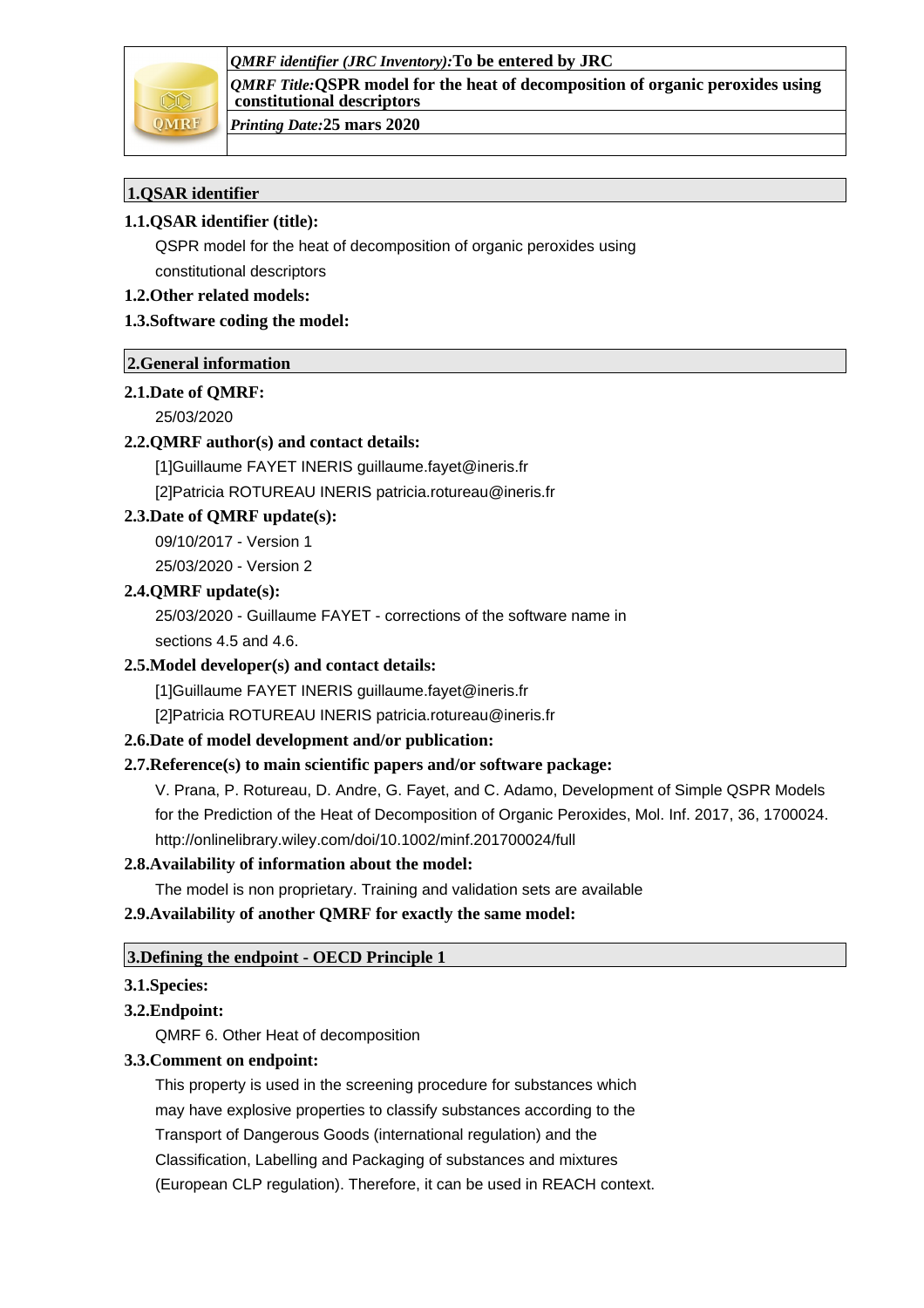#### **3.4.Endpoint units:**

J/g

### **3.5.Dependent variable:**

deltaH/C - heat of decomposition divided par concentration (in %wt)

#### **3.6.Experimental protocol:**

The experimental data were collected from differential scanning calorimetry (DSC) (see ref. 2). The calorimetric tests were performed using DSC131 from SETARAM and with DSC821e from Mettler-Toledo, with a scanning rate of 5 K/min from ambient temperature to 300°C. A few milligrams of sample were introduced, at ambient temperature, into a closed stainless steel crucible. The DSC vessels were previously washed, passivated, rinsed and dried.

### **3.7.Endpoint data quality and variability:**

The calorimetric tests were carried out on two different calorimeters with cross-checking, indicating that the results obtained were not equipment-dependent and were within the precision limits of the DSC method recommended in ASTM E537-2.

Each sample was tested three times to establish good reproducibility. In order to consider concentration effects, three organic peroxide samples (one dialkyl peroxide and two peroxyesters) were diluted with an inert solvent to obtain different concentrations from 7% up to 99% wt. Linearity of the concentration effect was checked (see ref. 2).

#### **4.Defining the algorithm - OECD Principle 2**

# **4.1.Type of model:**

QSPR - multilinear regression

### **4.2.Explicit algorithm:**

deltaH/C = - 663 nOO - 699 nOOH – 4.79 OB + 11 nsingle - 2036

### **4.3.Descriptors in the model:**

[1]nOO Number of O-O bonds

[2]nOOH Number of O-OH bonds

[3]OB Oxygen Balance according to TDG definition: OB = -1600(2 nC + 0.5 nH - nO)/Mw

[4]nsingle Number of single bonds

### **4.4.Descriptor selection:**

The descriptor selection was performed using the Best Multi Linear Regression (BMLR) approach as implemented in Codessa program. This stepwise approach of descriptor selection starts by reducing the number of descriptors by eliminating those which present an insignificant variance or correlation with the studied property. Then, when two descriptors are highly correlated together, the one presenting the lower correlation with the property is also eliminated. Therefore, two-parameter regressions involving orthogonal descriptors are computed. Higher rank models are then built by adding new descriptors presenting no correlation with the ones already present in the model until no improvement of the model is found. Finally, the algorithm proposes, at each rank (i. e. for each number of descriptors), the model presenting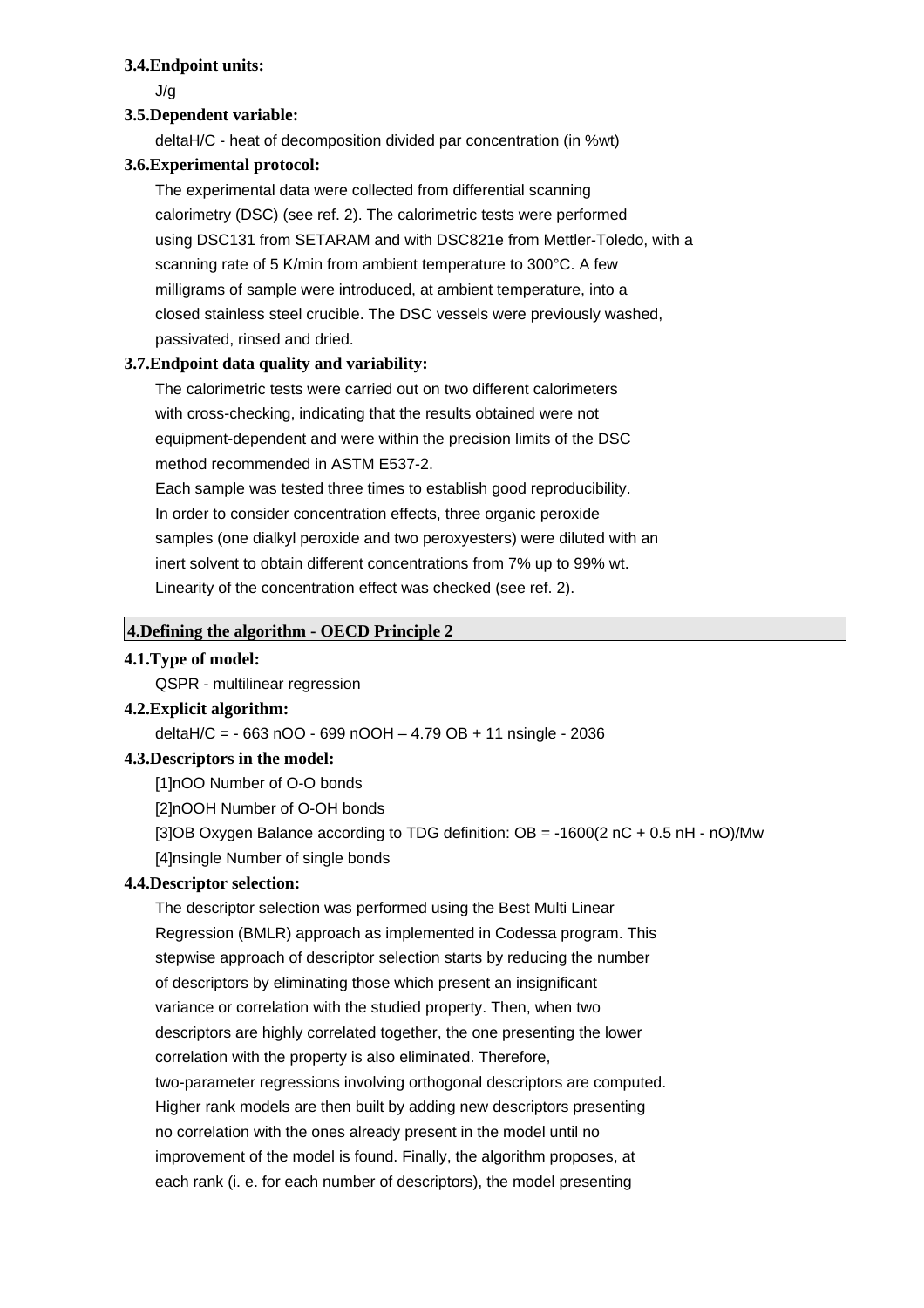the highest correlation with the studied property. The final model was chosen as the best compromise between correlation observed within the training set and number of descriptors, taking also into consideration the relevance of the descriptors into the model from a chemical point of view. To further ensure the relevance of the descriptors in the models, t-test values were checked at a 95% confidence level.

### **4.5.Algorithm and descriptor generation:**

Multiple linear regression was computed by Codessa software to generate the model. Descriptors were calculated from examination of chemical structures.

### **4.6.Software name and version for descriptor generation:**

Codessa 2.7.16 Selection of descriptors and multilinear regression calculation http://www.semichem.com/codessa/default.php

### **4.7.Chemicals/Descriptors ratio:**

37 chemicals / 4 descriptors = 9.25

The ratio for the training set is  $25/4 = 6.25$ 

### **5.Defining the applicability domain - OECD Principle 3**

### **5.1.Description of the applicability domain of the model:**

The applicability domain of the model is defined in terms of:

- chemical family: organic peroxides, i.e. organic compounds presenting

a O-O bond ;

- chemical structure space in the training set based on the descriptors

of the model using the method described in section 5.2 ;

- range of property values in the training set.

Only one molecule of the validation set is out of the applicability domain : tert-butyl hydroperoxide.

### **5.2.Method used to assess the applicability domain:**

The applicability domain of the model was built, for each descriptor and for the property, by the range of values represented among the molecules of the training set. The AD ranges for each descriptor and for the property are available in section 5.4.

### **5.3.Software name and version for applicability domain assessment:**

### **5.4.Limits of applicability:**

Ranges of values defining the applicability domain:

- nOO: [1 ; 2]

- nOOH: [0 ; 1]
- OB: [-268.9 ; -131.9]
- ns: [15 ; 103]
- deltaH/C: [-2370 ; -484]

### **6.Internal validation - OECD Principle 4**

**6.1.Availability of the training set:**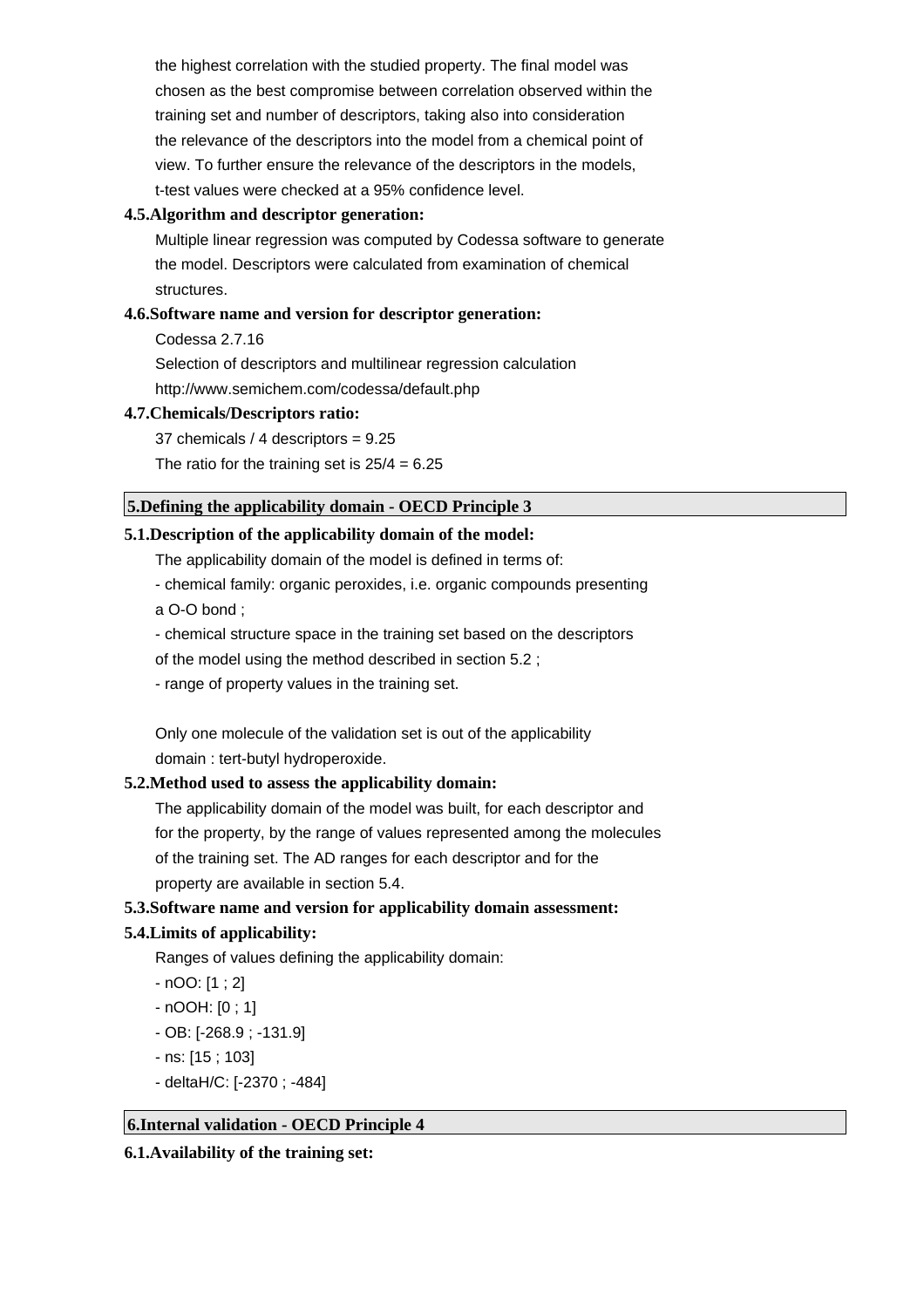Yes

#### **6.2.Available information for the training set:**

CAS RN: Yes Chemical Name: Yes Smiles: Yes Formula: Yes INChI: Yes MOL file: Yes

**6.3.Data for each descriptor variable for the training set:** All

# **6.4.Data for the dependent variable for the training set:** All

### **6.5.Other information about the training set:**

The training set contains 2/3 of the data, i.e. 25 molecules. To ensure that the validation set covers at best the chemical diversity of the domain of applicability of the model, i. e. of the molecules in the training set, the partitioning was carried out using the score plots issued from Principal Components Analysis (PCA) computed with the R program. Within this analysis, an initial set of 128 constitutional and constitutional descriptors was projected into two principal components (PC), accounting for the maximum variance of structures in the data set. The score plot based on these first two PCs accounts for the maximum variance of the data set in terms of chemical diversity. So, the training and validation molecules were selected to be homogeneously distributed into the global chemical space represented on this score plot and to favour at best the presence of molecules of each family of organic peroxides in both sets. Finally, it has been checked that the distribution of data was also homogeneous in terms of property.

### **6.6.Pre-processing of data before modelling:**

# **6.7.Statistics for goodness-of-fit:**

n=25; R²=0.89; MAE=118 J/g; RMSE=166 J/g

# **6.8.Robustness - Statistics obtained by leave-one-out cross-validation:** Q²LOO=0.79

- **6.9.Robustness Statistics obtained by leave-many-out cross-validation:** Q²10CV=Q²7CV=0.81; Q²5CV=0.80
- **6.10.Robustness Statistics obtained by Y-scrambling:**

500 iterations; Average R²(YS)=0.17 ; Standard Deviation of R²(YS)=0.10

### **6.11.Robustness - Statistics obtained by bootstrap:**

**6.12.Robustness - Statistics obtained by other methods:**

# **7.External validation - OECD Principle 4**

**7.1.Availability of the external validation set:**

Yes

**7.2.Available information for the external validation set:**

CAS RN: Yes Chemical Name: Yes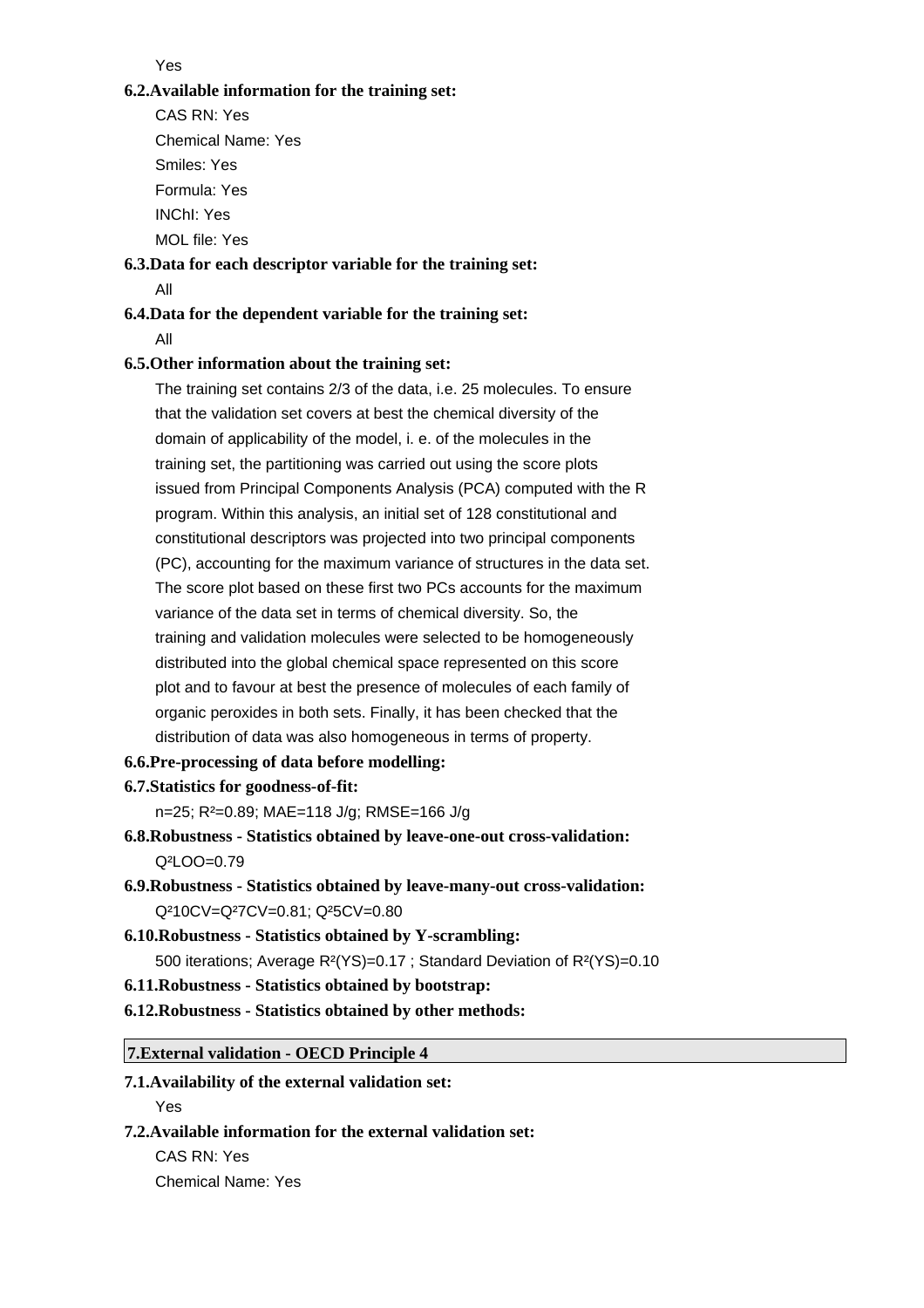Smiles: Yes Formula: Yes INChI: Yes MOL file: Yes

### **7.3.Data for each descriptor variable for the external validation set:** All

**7.4.Data for the dependent variable for the external validation set:** All

### **7.5.Other information about the external validation set:**

The training set contains 1/3 of the data, i.e. 12 molecules.

### **7.6.Experimental design of test set:**

Selection of molecules in both sets was performed as described in section 6.6.

### **7.7.Predictivity - Statistics obtained by external validation:**

n=12; R²=0.79; MAE=171 J/g; RMSE=306 J/g; Q²F1=0.78; Q²F2=0.78; Q²F3=0.94; CCC=0.89 in AD: n=11; R²=0.80; MAE=162 J/g; RMSE=311 J/g; Q²F1=0.77; Q²F2=0.77; Q²F3=0.95; CCC=0.86

### **7.8.Predictivity - Assessment of the external validation set:**

No bias of representativity was identified in the property distribution or in terms of chemical diversity (assessed by a principal component analysis and an inspection of chemical structures).

### **7.9.Comments on the external validation of the model:**

# **8.Providing a mechanistic interpretation - OECD Principle 5**

# **8.1.Mechanistic basis of the model:**

The model is focused on organic peroxides that are known to decompose following a same decomposition mechanism involving the breaking of the O-O bond [refs. 3-4].

In the equation, the occurence of nOO and nOOH descriptors is in accordance with this knowledge. Moreover, the presence of the Oxygen Balance is also relevant since it is a pre-selection criterion in the regulatory classification of explosives including organic peroxides.

# **8.2.A priori or a posteriori mechanistic interpretation:**

All descriptors involved in the model were a priori chosen to be included into the set of investigated molecular descriptors since they were identified as possibly relevant for the thermal stability of organic peroxides according to the author's expert knowledge on this family of compounds and on this class of properties.

Their relevance was finaly verified by the statistical analysis since they are found in the final model.

### **8.3.Other information about the mechanistic interpretation:**